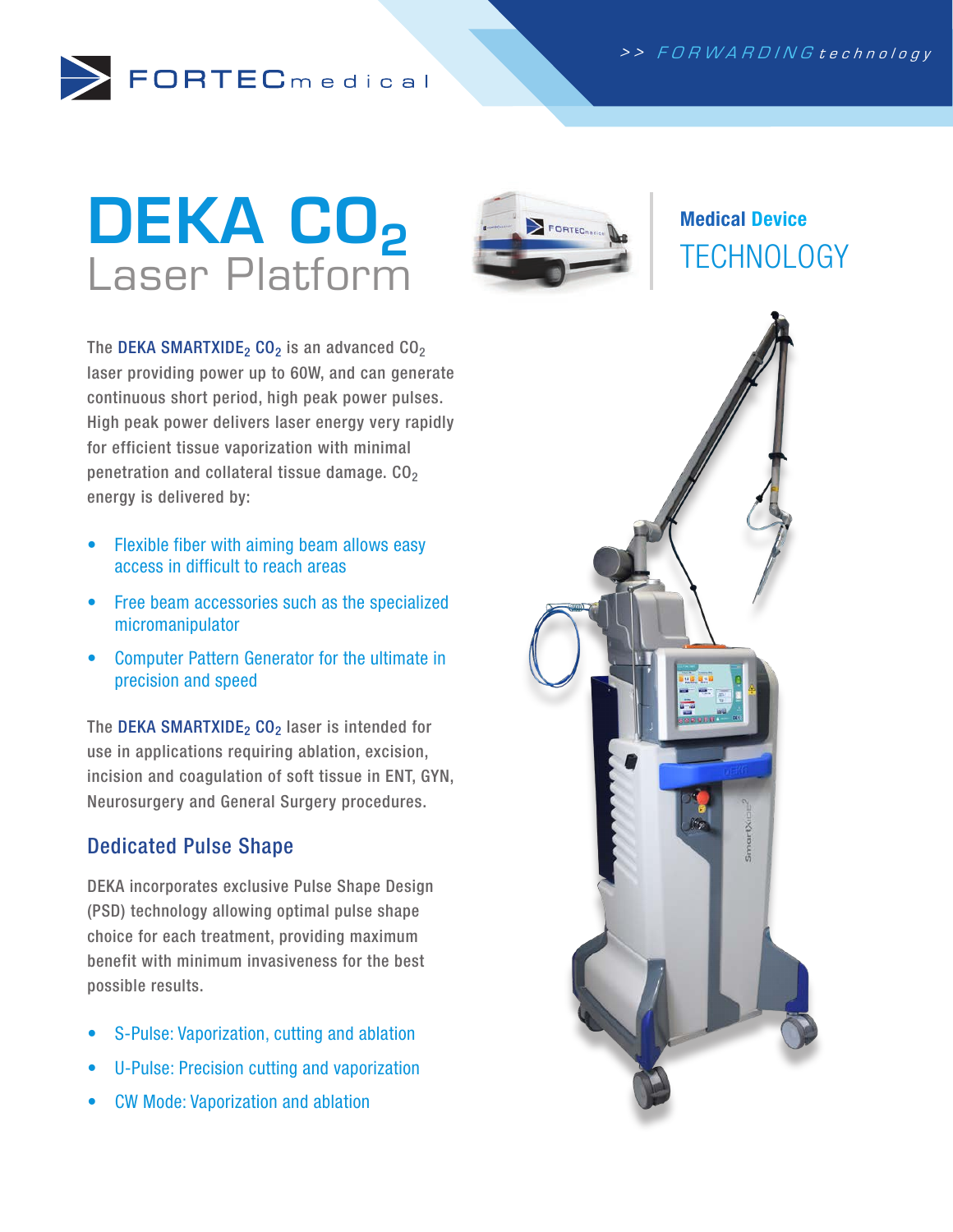## Scanner Assisted Microsurgery

The HiScan Surgical system works with robotic technology for use in microsurgery. The laser beam focused by the zoom of the Micromanipulator is rapidly moved, providing optimal scanning features for tissue cutting and ablation.

#### Multiple treatment patterns available:

- $\bullet$  line
- Arcs of circle up to full circle
- Full circle (filled)
- ONE SHOT stapedotomy spiral
- Clover
- Hexagon



| technical specifications $\rightarrow$ |                                |  |
|----------------------------------------|--------------------------------|--|
| <b>Max Scanning Area</b>               | $6.3$ mm x $6.3$ mm            |  |
| <b>Dwell Time</b>                      | From $100 \mu s$ to $45 \mu s$ |  |
| <b>Selectable Ablation Depth</b>       | From 0.2 to 2mm                |  |
| <b>Scanning Modes</b>                  | Power and Depth                |  |
| <b>Emission Modes</b>                  | $CW - UP$                      |  |

## Specialized Hybrid Micromanipulator with Computer Pattern Generator

The Easyspot Hybrid Micromanipulator provides full control in areas requiring extreme precision and accuracy. Combining a holographic lens and highly reflective mirrors, it provides the largest scanning features of any micromanipulator. The main scanning functions are micro-switch controlled by the joystick allowing the surgeon to operate without taking their eyes off the microscope.

### All scanning functions are controlled from the joystick:

- Rotation (step by step and fast)
- Ablation shape dimensions
- Scan-ON/Scan-OFF
- Centering operation

| $technical specifications >$ |                                       |
|------------------------------|---------------------------------------|
| <b>Optical Technology</b>    | Hybrid - holographic lens and mirrors |
| <b>Spot Size</b>             | From $140 \mu m$ to $4.5 \text{mm}$   |
| Operative Field @ 400mm EFL  | Min 20 x 18mm, Max 55 x 40mm          |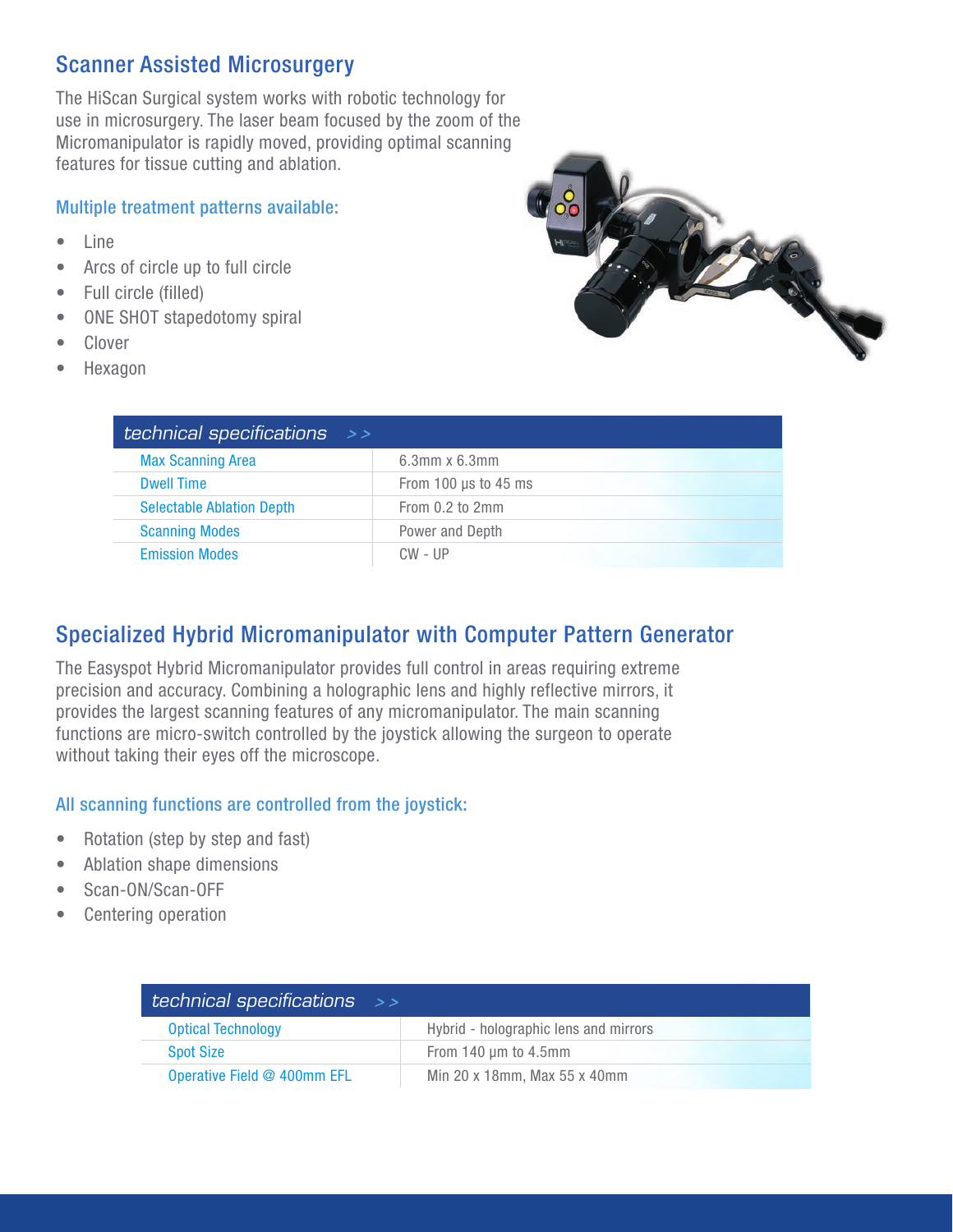

The ForTec Imperium  $CO<sub>2</sub>$  Laser Fiber is compatible with all open port CO<sub>2</sub> lasers. It is available in 300 and 500 micron sizes, and packaged sterile for single-use.

- Efficient: 80% power delivery to fiber tip
- Effective: Treatment with high power capacity up to 30W
- Accurate: Integrated helium neon aiming beam
- Convenient: Renewable fiber tip during surgery



Featuring a counterweight design with unique locking mechanism for head and neck procedures. These ENT handpieces are available in a variety of lengths and bend angles, with straight or spatula tip to facilitate dissection.

Specialized otology handpiece enables precise manipulation around confined anatomies.

### GYN Handpieces

Laparoscopic handpieces are available in 34 and 40 cm (straight or 15 bend) working lengths for use in various GYN surgical procedures.

### Robotic Director

Coiled, highly flexible design with quick fiber connection allows full robotic wristed articulation during ENT and GYN procedures. Packaged sterile for single use.